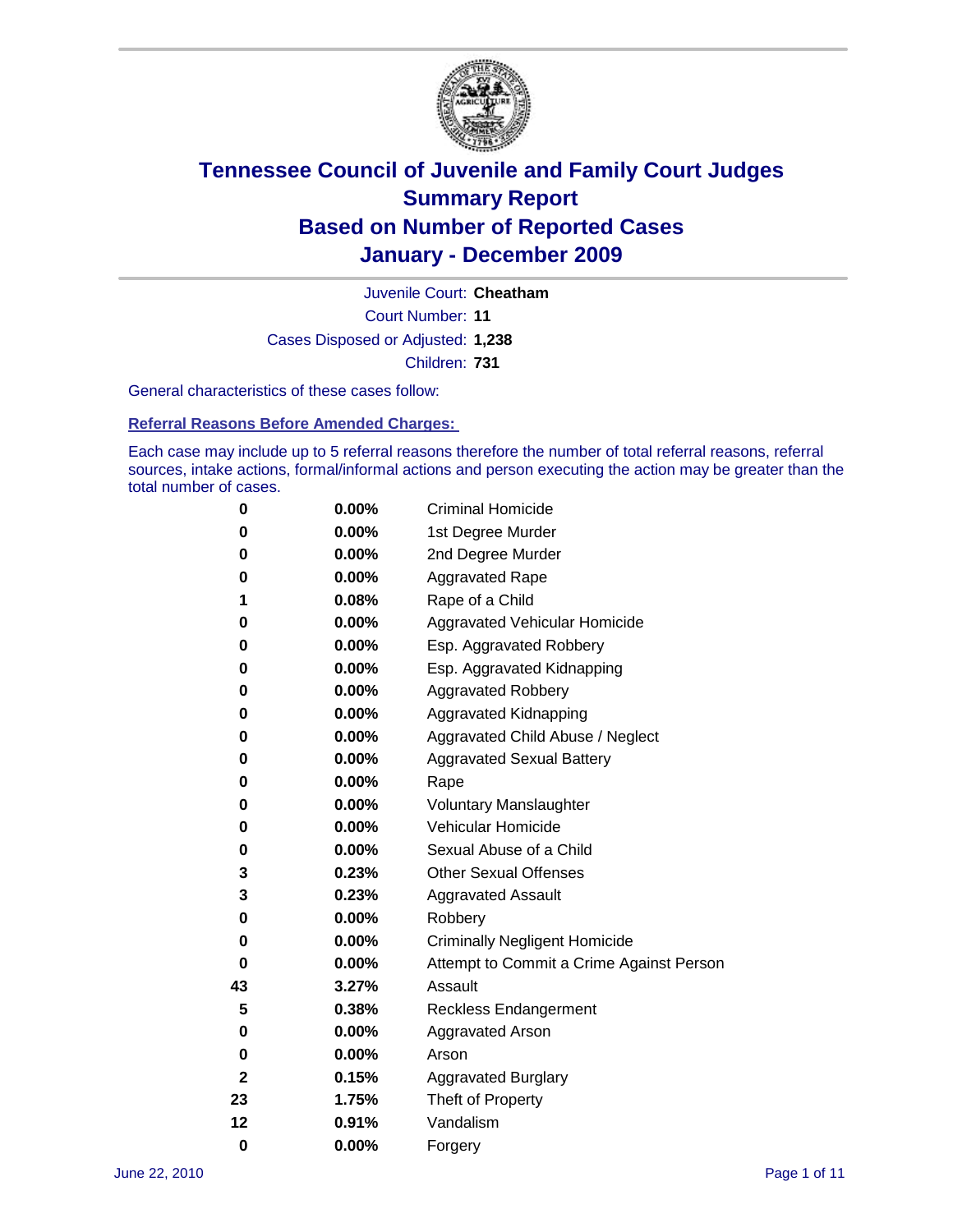

Court Number: **11** Juvenile Court: **Cheatham** Cases Disposed or Adjusted: **1,238** Children: **731**

#### **Referral Reasons Before Amended Charges:**

Each case may include up to 5 referral reasons therefore the number of total referral reasons, referral sources, intake actions, formal/informal actions and person executing the action may be greater than the total number of cases.

| $\pmb{0}$    | 0.00%    | <b>Worthless Checks</b>                                     |  |  |
|--------------|----------|-------------------------------------------------------------|--|--|
| 1            | 0.08%    | Illegal Possession / Fraudulent Use of Credit / Debit Cards |  |  |
| 7            | 0.53%    | <b>Burglary</b>                                             |  |  |
| $\mathbf{2}$ | 0.15%    | Unauthorized Use of a Vehicle                               |  |  |
| $\pmb{0}$    | $0.00\%$ | <b>Cruelty to Animals</b>                                   |  |  |
| $\mathbf{2}$ | 0.15%    | Sale of Controlled Substances                               |  |  |
| 52           | 3.95%    | <b>Other Drug Offenses</b>                                  |  |  |
| $\mathbf 0$  | 0.00%    | Possession of Controlled Substances                         |  |  |
| 0            | $0.00\%$ | <b>Criminal Attempt</b>                                     |  |  |
| 1            | 0.08%    | Carrying Weapons on School Property                         |  |  |
| 3            | 0.23%    | Unlawful Carrying / Possession of a Weapon                  |  |  |
| 7            | 0.53%    | <b>Evading Arrest</b>                                       |  |  |
| 0            | 0.00%    | Escape                                                      |  |  |
| $\mathbf{2}$ | 0.15%    | Driving Under Influence (DUI)                               |  |  |
| 28           | 2.13%    | Possession / Consumption of Alcohol                         |  |  |
| 0            | 0.00%    | Resisting Stop, Frisk, Halt, Arrest or Search               |  |  |
| 0            | $0.00\%$ | <b>Aggravated Criminal Trespass</b>                         |  |  |
| 0            | $0.00\%$ | Harassment                                                  |  |  |
| $\pmb{0}$    | 0.00%    | Failure to Appear                                           |  |  |
| $\mathbf 2$  | 0.15%    | Filing a False Police Report                                |  |  |
| 4            | 0.30%    | Criminal Impersonation                                      |  |  |
| 1            | 0.08%    | <b>Disorderly Conduct</b>                                   |  |  |
| 9            | 0.68%    | <b>Criminal Trespass</b>                                    |  |  |
| $\bf{0}$     | $0.00\%$ | Public Intoxication                                         |  |  |
| 0            | $0.00\%$ | Gambling                                                    |  |  |
| 249          | 18.94%   | <b>Traffic</b>                                              |  |  |
| 4            | 0.30%    | Local Ordinances                                            |  |  |
| 0            | 0.00%    | Violation of Wildlife Regulations                           |  |  |
| 1            | 0.08%    | Contempt of Court                                           |  |  |
| 36           | 2.74%    | Violation of Probation                                      |  |  |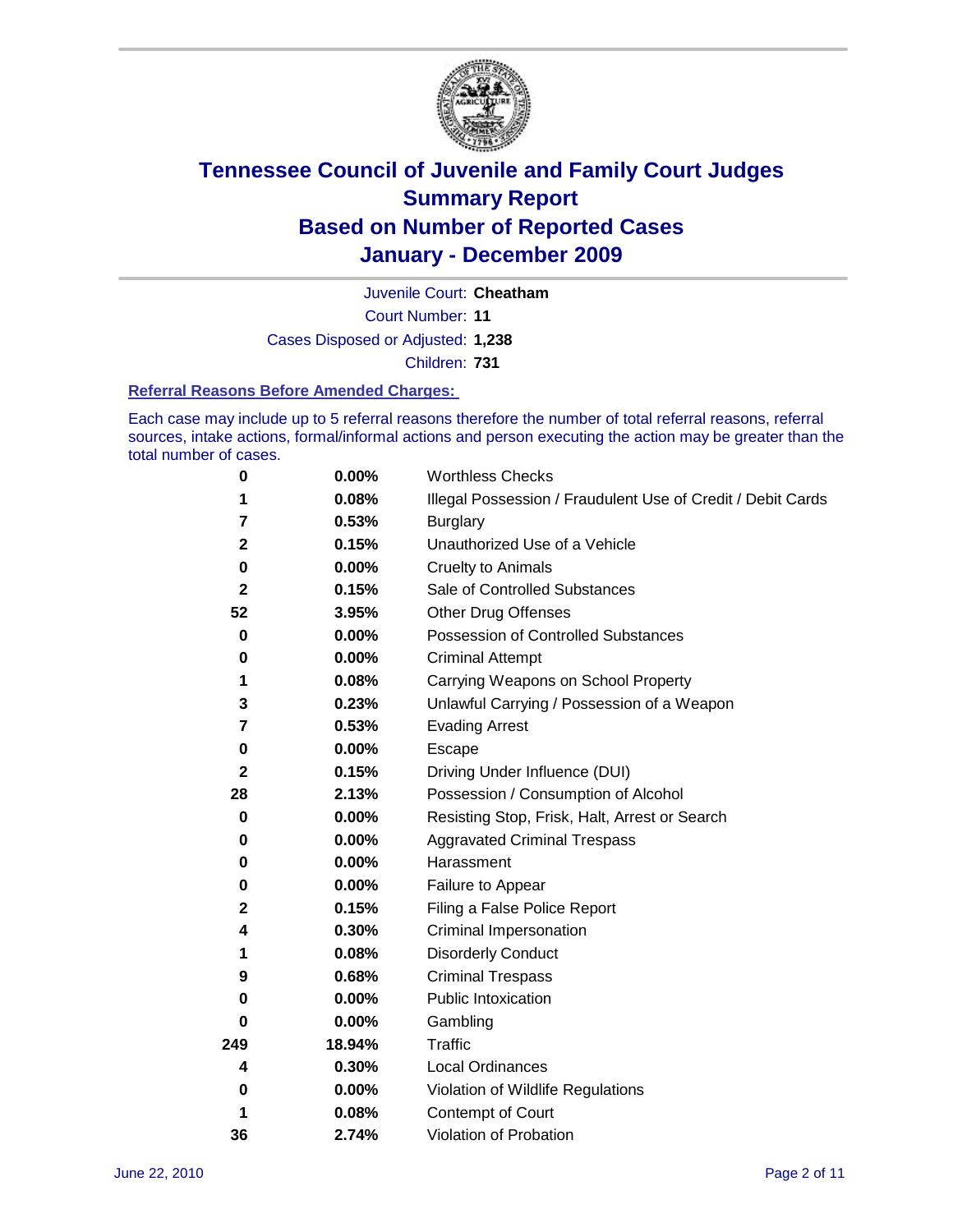

Court Number: **11** Juvenile Court: **Cheatham** Cases Disposed or Adjusted: **1,238** Children: **731**

#### **Referral Reasons Before Amended Charges:**

Each case may include up to 5 referral reasons therefore the number of total referral reasons, referral sources, intake actions, formal/informal actions and person executing the action may be greater than the total number of cases.

| 3           | 0.23%    | Violation of Aftercare                 |
|-------------|----------|----------------------------------------|
| 20          | 1.52%    | <b>Unruly Behavior</b>                 |
| 31          | 2.36%    | Truancy                                |
| 14          | 1.06%    | In-State Runaway                       |
| $\bf{0}$    | 0.00%    | Out-of-State Runaway                   |
| 73          | 5.55%    | Possession of Tobacco Products         |
| $\mathbf 0$ | $0.00\%$ | Violation of a Valid Court Order       |
| 20          | 1.52%    | Violation of Curfew                    |
| 0           | 0.00%    | Sexually Abused Child                  |
| 0           | 0.00%    | <b>Physically Abused Child</b>         |
| 116         | 8.82%    | Dependency / Neglect                   |
| 3           | 0.23%    | <b>Termination of Parental Rights</b>  |
| 0           | 0.00%    | <b>Violation of Pretrial Diversion</b> |
| $\pmb{0}$   | 0.00%    | Violation of Informal Adjustment       |
| 451         | 34.30%   | <b>Judicial Review</b>                 |
| 7           | 0.53%    | <b>Administrative Review</b>           |
| $\mathbf 0$ | $0.00\%$ | <b>Foster Care Review</b>              |
| 15          | 1.14%    | Custody                                |
| 13          | 0.99%    | Visitation                             |
| 23          | 1.75%    | Paternity / Legitimation               |
| 0           | 0.00%    | <b>Child Support</b>                   |
| 0           | $0.00\%$ | <b>Request for Medical Treatment</b>   |
| 0           | 0.00%    | <b>Consent to Marry</b>                |
| 23          | 1.75%    | Other                                  |
| 1,315       | 100.00%  | <b>Total Referrals</b>                 |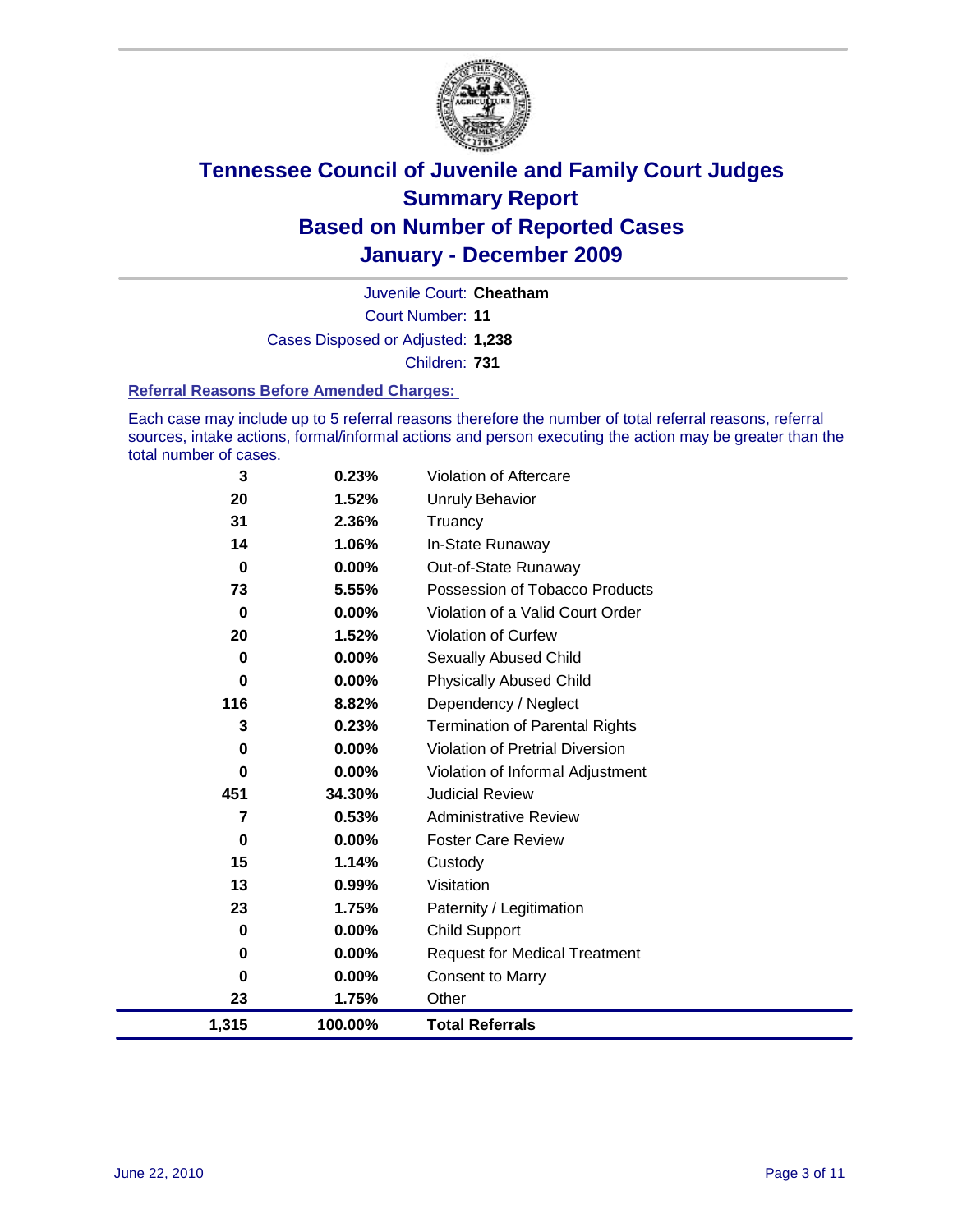

|                            | Juvenile Court: Cheatham          |                                   |  |  |
|----------------------------|-----------------------------------|-----------------------------------|--|--|
|                            | Court Number: 11                  |                                   |  |  |
|                            | Cases Disposed or Adjusted: 1,238 |                                   |  |  |
|                            |                                   | Children: 731                     |  |  |
| <b>Referral Sources: 1</b> |                                   |                                   |  |  |
| 514                        | 39.09%                            | Law Enforcement                   |  |  |
| 115                        | 8.75%                             | Parents                           |  |  |
| 59                         | 4.49%                             | Relatives                         |  |  |
| $\bf{0}$                   | 0.00%                             | Self                              |  |  |
| 113                        | 8.59%                             | School                            |  |  |
| 0                          | 0.00%                             | <b>CSA</b>                        |  |  |
| 228                        | 17.34%                            | <b>DCS</b>                        |  |  |
| 0                          | 0.00%                             | <b>Other State Department</b>     |  |  |
| $\bf{0}$                   | 0.00%                             | <b>District Attorney's Office</b> |  |  |
| 232                        | 17.64%                            | <b>Court Staff</b>                |  |  |
| $\bf{0}$                   | 0.00%                             | Social Agency                     |  |  |
| 0                          | 0.00%                             | <b>Other Court</b>                |  |  |
| 8                          | 0.61%                             | Victim                            |  |  |
| 27                         | 2.05%                             | Child & Parent                    |  |  |
| 0                          | 0.00%                             | Hospital                          |  |  |
| $\bf{0}$                   | 0.00%                             | Unknown                           |  |  |
| 19                         | 1.44%                             | Other                             |  |  |
| 1,315                      | 100.00%                           | <b>Total Referral Sources</b>     |  |  |
|                            |                                   |                                   |  |  |

### **Age of Child at Referral: 2**

| $\bf{0}$ | 0.00%  | <b>Unknown</b>     |
|----------|--------|--------------------|
| $\bf{0}$ | 0.00%  | Ages 19 and Over   |
| 206      | 28.18% | Ages 17 through 18 |
| 200      | 27.36% | Ages 15 through 16 |
| 89       | 12.18% | Ages 13 through 14 |
| 41       | 5.61%  | Ages 11 through 12 |
| 195      | 26.68% | Ages 10 and Under  |
|          |        |                    |

<sup>1</sup> If different than number of Referral Reasons (1315), verify accuracy of your court's data.

<sup>2</sup> One child could be counted in multiple categories, verify accuracy of your court's data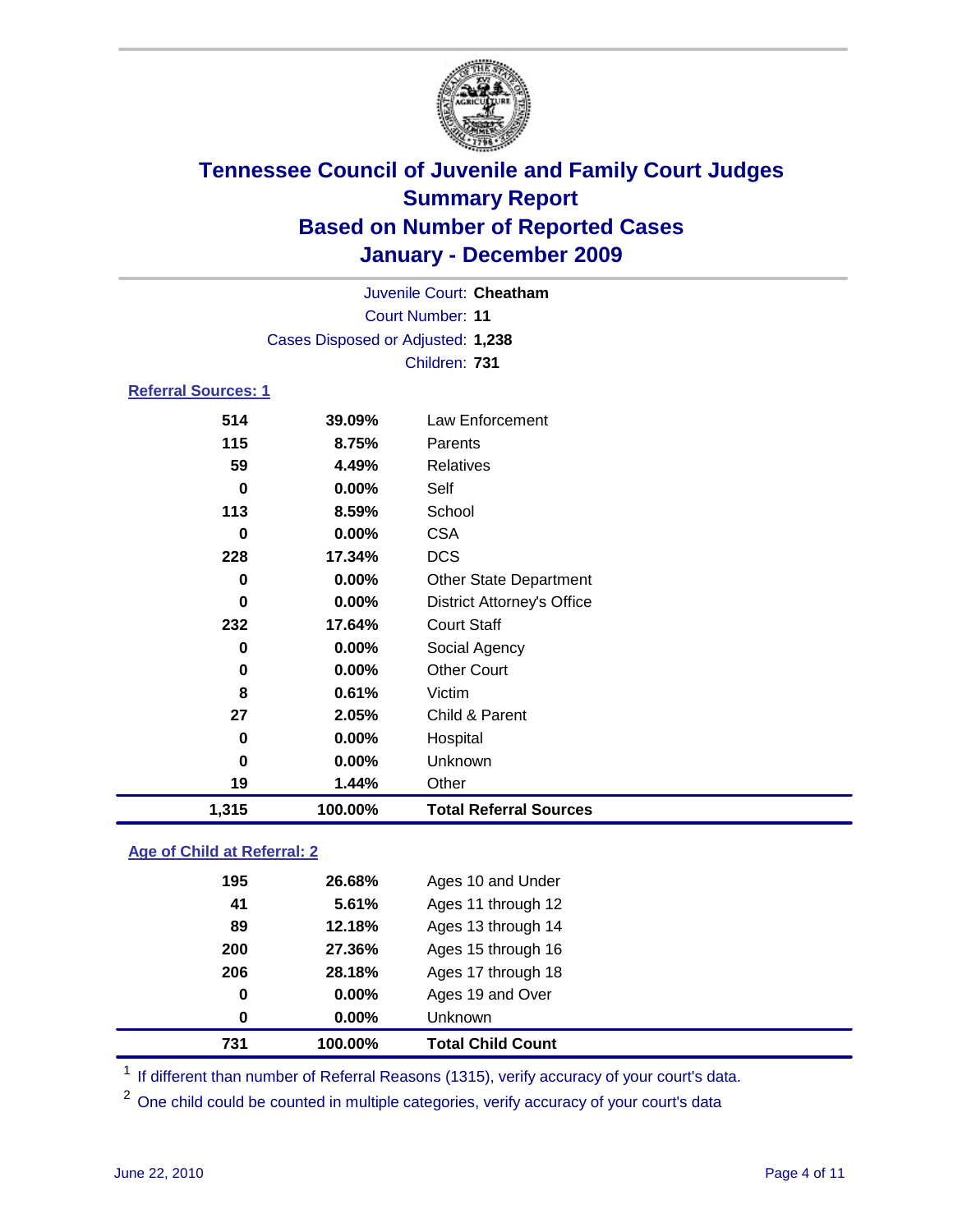

| Juvenile Court: Cheatham                |                                   |                          |  |  |
|-----------------------------------------|-----------------------------------|--------------------------|--|--|
|                                         | <b>Court Number: 11</b>           |                          |  |  |
|                                         | Cases Disposed or Adjusted: 1,238 |                          |  |  |
|                                         |                                   | Children: 731            |  |  |
| Sex of Child: 1                         |                                   |                          |  |  |
| 423                                     | 57.87%                            | Male                     |  |  |
| 305                                     | 41.72%                            | Female                   |  |  |
| 3                                       | 0.41%                             | Unknown                  |  |  |
| 731                                     | 100.00%                           | <b>Total Child Count</b> |  |  |
| Race of Child: 1                        |                                   |                          |  |  |
| 685                                     | 93.71%                            | White                    |  |  |
| 10                                      | 1.37%                             | African American         |  |  |
| 1                                       | 0.14%                             | Native American          |  |  |
| $\bf{0}$                                | 0.00%                             | Asian                    |  |  |
| 15                                      | 2.05%                             | Mixed                    |  |  |
| 20                                      | 2.74%                             | Unknown                  |  |  |
| 731                                     | 100.00%                           | <b>Total Child Count</b> |  |  |
| <b>Hispanic Origin: 1</b>               |                                   |                          |  |  |
| 14                                      | 1.92%                             | Yes                      |  |  |
| 704                                     | 96.31%                            | No                       |  |  |
| 13                                      | 1.78%                             | Unknown                  |  |  |
| 731                                     | 100.00%                           | <b>Total Child Count</b> |  |  |
| <b>School Enrollment of Children: 1</b> |                                   |                          |  |  |
| 595                                     | 81.40%                            | Yes                      |  |  |
| 114                                     | 15.60%                            | No                       |  |  |
| 22                                      | 3.01%                             | Unknown                  |  |  |
| 731                                     | 100.00%                           | <b>Total Child Count</b> |  |  |

One child could be counted in multiple categories, verify accuracy of your court's data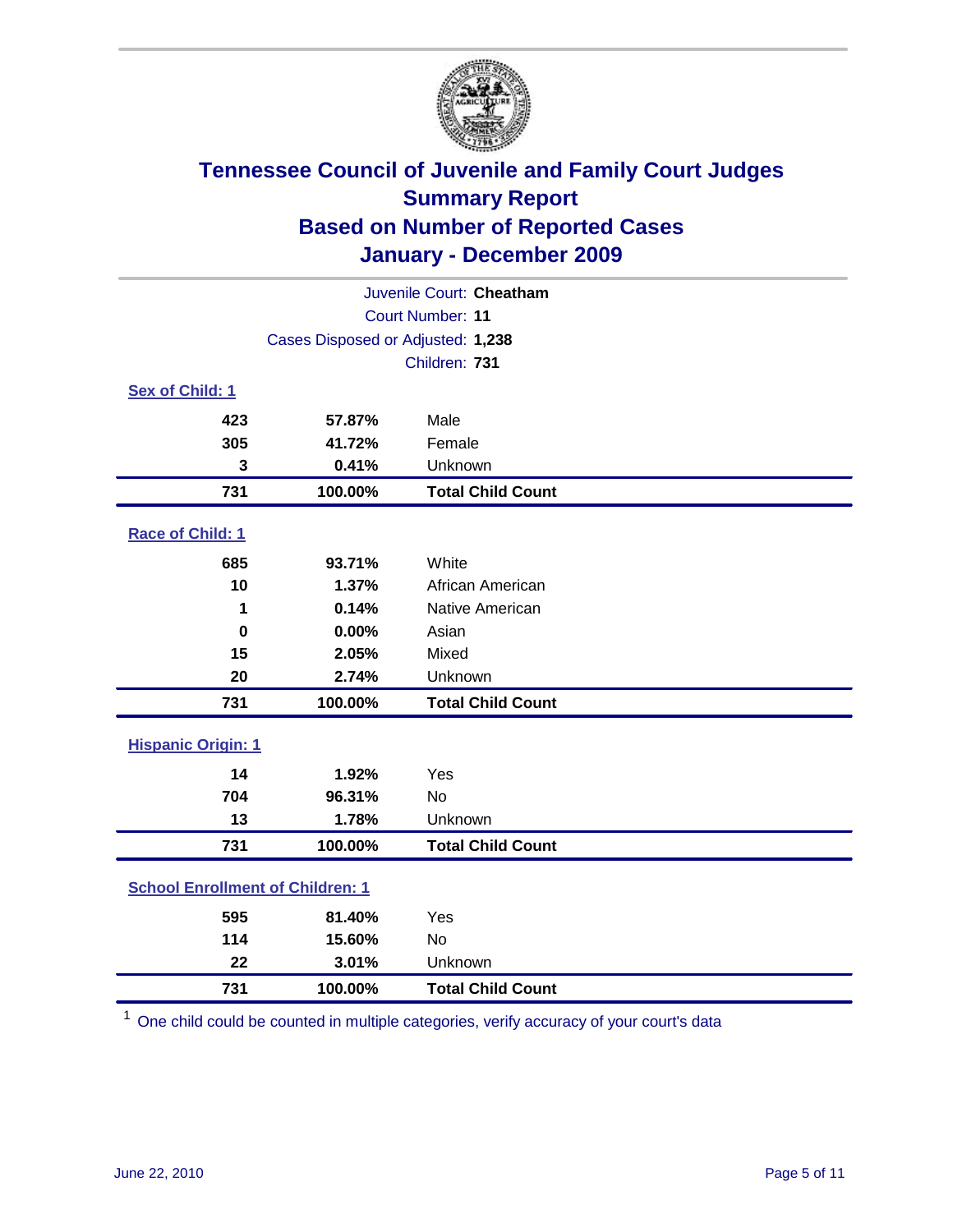

Court Number: **11** Juvenile Court: **Cheatham** Cases Disposed or Adjusted: **1,238** Children: **731**

### **Living Arrangement of Child at Time of Referral: 1**

| 731 | 100.00%  | <b>Total Child Count</b>     |  |
|-----|----------|------------------------------|--|
| 10  | $1.37\%$ | Other                        |  |
| 10  | $1.37\%$ | Unknown                      |  |
| 0   | $0.00\%$ | Independent                  |  |
| 0   | $0.00\%$ | In an Institution            |  |
| 0   | $0.00\%$ | In a Residential Center      |  |
| 1   | 0.14%    | In a Group Home              |  |
| 13  | 1.78%    | With Foster Family           |  |
| 12  | 1.64%    | With Adoptive Parents        |  |
| 137 | 18.74%   | <b>With Relatives</b>        |  |
| 74  | 10.12%   | With Father                  |  |
| 190 | 25.99%   | <b>With Mother</b>           |  |
| 72  | 9.85%    | With Mother and Stepfather   |  |
| 31  | 4.24%    | With Father and Stepmother   |  |
| 181 | 24.76%   | With Both Biological Parents |  |
|     |          |                              |  |

#### **Type of Detention: 2**

| 1,238        | 100.00%  | <b>Total Detention Count</b> |  |
|--------------|----------|------------------------------|--|
| 0            | 0.00%    | Other                        |  |
| 1,236        | 99.84%   | Does Not Apply               |  |
| 0            | $0.00\%$ | Unknown                      |  |
| 0            | $0.00\%$ | Psychiatric Hospital         |  |
| 0            | 0.00%    | Jail - No Separation         |  |
| 0            | $0.00\%$ | Jail - Partial Separation    |  |
| 0            | 0.00%    | Jail - Complete Separation   |  |
| $\mathbf{2}$ | 0.16%    | Juvenile Detention Facility  |  |
| 0            | $0.00\%$ | Non-Secure Placement         |  |
|              |          |                              |  |

<sup>1</sup> One child could be counted in multiple categories, verify accuracy of your court's data

<sup>2</sup> If different than number of Cases (1238) verify accuracy of your court's data.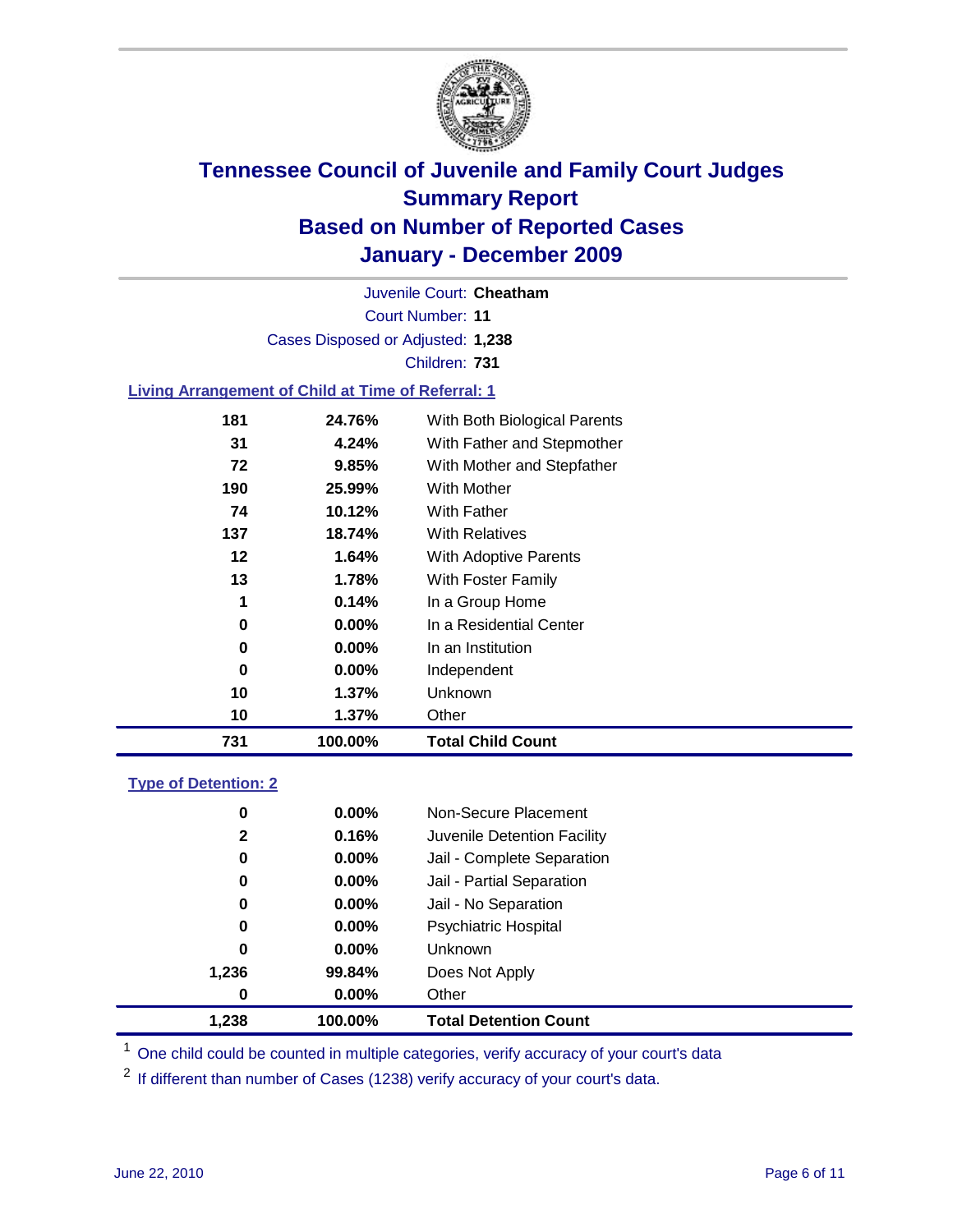

|                                                    | Juvenile Court: Cheatham          |                                      |  |  |
|----------------------------------------------------|-----------------------------------|--------------------------------------|--|--|
|                                                    | Court Number: 11                  |                                      |  |  |
|                                                    | Cases Disposed or Adjusted: 1,238 |                                      |  |  |
|                                                    |                                   | Children: 731                        |  |  |
| <b>Placement After Secure Detention Hearing: 1</b> |                                   |                                      |  |  |
| 1                                                  | 0.08%                             | Returned to Prior Living Arrangement |  |  |
| 1                                                  | 0.08%                             | Juvenile Detention Facility          |  |  |
| $\bf{0}$                                           | 0.00%                             | Jail                                 |  |  |
| $\bf{0}$                                           | 0.00%                             | Shelter / Group Home                 |  |  |
| 0                                                  | 0.00%                             | <b>Foster Family Home</b>            |  |  |
| $\bf{0}$                                           | 0.00%                             | <b>Psychiatric Hospital</b>          |  |  |
| 0                                                  | 0.00%                             | Unknown                              |  |  |
| 1,236                                              | 99.84%                            | Does Not Apply                       |  |  |
| $\bf{0}$                                           | 0.00%                             | Other                                |  |  |
| 1,238                                              | 100.00%                           | <b>Total Placement Count</b>         |  |  |
|                                                    |                                   |                                      |  |  |
| <b>Intake Actions: 2</b>                           |                                   |                                      |  |  |
| 535                                                | 40.68%                            | <b>Petition Filed</b>                |  |  |
| 65                                                 | 4.94%                             | <b>Motion Filed</b>                  |  |  |
| 315                                                | 23.95%                            | <b>Citation Processed</b>            |  |  |
|                                                    | 0.08%                             | Notification of Paternity Processed  |  |  |
| 391                                                | 29.73%                            | Scheduling of Judicial Review        |  |  |
| 6                                                  | 0.46%                             | Scheduling of Administrative Review  |  |  |
| 0                                                  | 0.00%                             | Scheduling of Foster Care Review     |  |  |
| $\bf{0}$                                           | 0.00%                             | Unknown                              |  |  |
| 0                                                  | 0.00%                             | Does Not Apply                       |  |  |
| 2                                                  | 0.15%                             | Other                                |  |  |
| 1,315                                              | 100.00%                           | <b>Total Intake Count</b>            |  |  |

<sup>1</sup> If different than number of Cases (1238) verify accuracy of your court's data.

<sup>2</sup> If different than number of Referral Reasons (1315), verify accuracy of your court's data.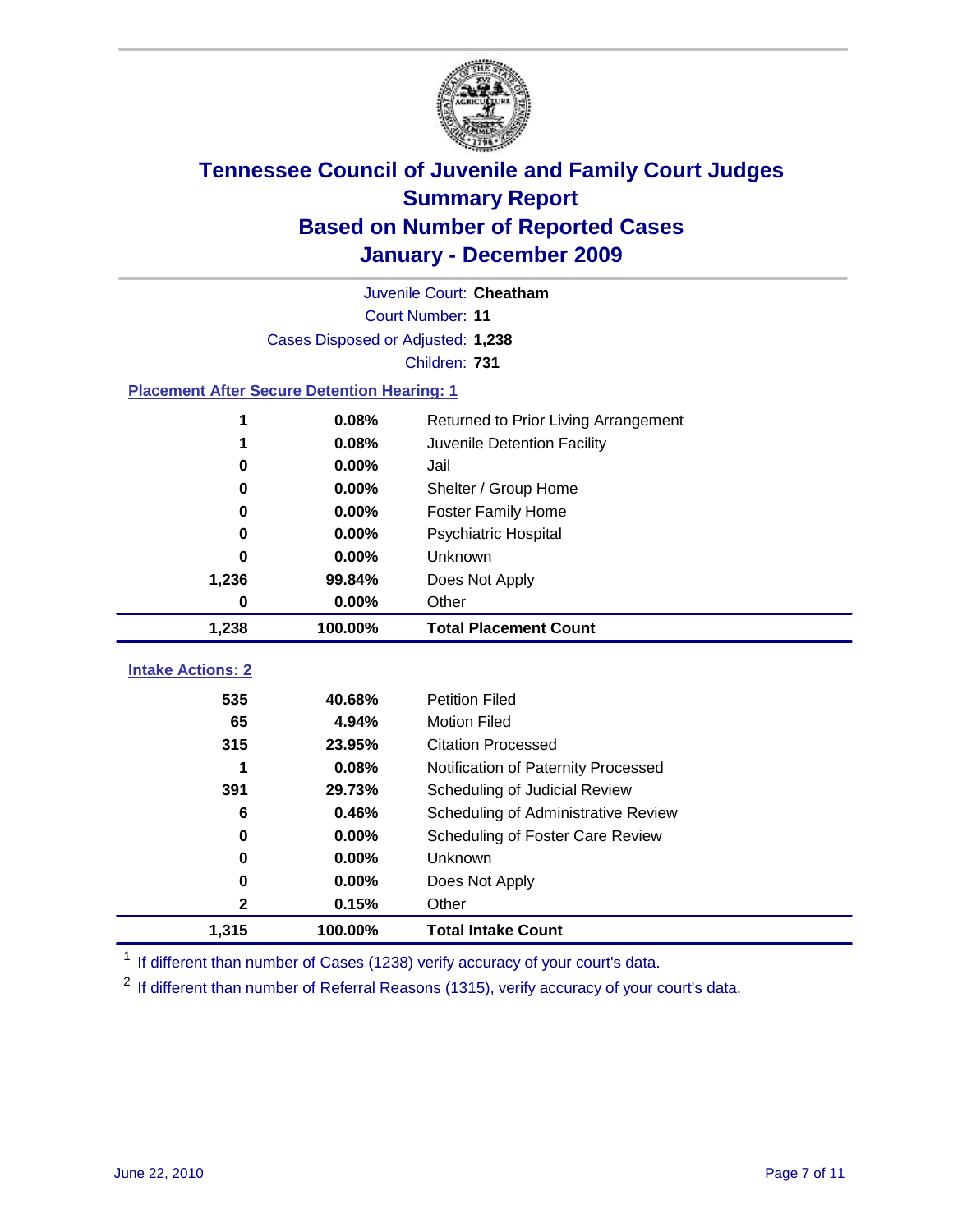

Court Number: **11** Juvenile Court: **Cheatham** Cases Disposed or Adjusted: **1,238** Children: **731**

### **Last Grade Completed by Child: 1**

| 94                                      | 12.86%  | Too Young for School         |  |
|-----------------------------------------|---------|------------------------------|--|
| $\mathbf{2}$                            | 0.27%   | Preschool                    |  |
| 4                                       | 0.55%   | Kindergarten                 |  |
| $\mathbf 2$                             | 0.27%   | 1st Grade                    |  |
| 9                                       | 1.23%   | 2nd Grade                    |  |
| 5                                       | 0.68%   | 3rd Grade                    |  |
| 10                                      | 1.37%   | 4th Grade                    |  |
| 15                                      | 2.05%   | 5th Grade                    |  |
| 22                                      | 3.01%   | 6th Grade                    |  |
| 27                                      | 3.69%   | 7th Grade                    |  |
| 50                                      | 6.84%   | 8th Grade                    |  |
| 97                                      | 13.27%  | 9th Grade                    |  |
| 132                                     | 18.06%  | 10th Grade                   |  |
| 101                                     | 13.82%  | 11th Grade                   |  |
| 8                                       | 1.09%   | 12th Grade                   |  |
| 0                                       | 0.00%   | Non-Graded Special Ed        |  |
| 3                                       | 0.41%   | <b>GED</b>                   |  |
| 0                                       | 0.00%   | Graduated                    |  |
| $\bf{0}$                                | 0.00%   | <b>Never Attended School</b> |  |
| 150                                     | 20.52%  | Unknown                      |  |
| $\bf{0}$                                | 0.00%   | Other                        |  |
| 731                                     | 100.00% | <b>Total Child Count</b>     |  |
| <b>Enrolled in Special Education: 1</b> |         |                              |  |

| 731 | 100.00% | <b>Total Child Count</b> |
|-----|---------|--------------------------|
| 151 | 20.66%  | Unknown                  |
| 557 | 76.20%  | No                       |
| 23  | 3.15%   | Yes                      |
|     |         |                          |

One child could be counted in multiple categories, verify accuracy of your court's data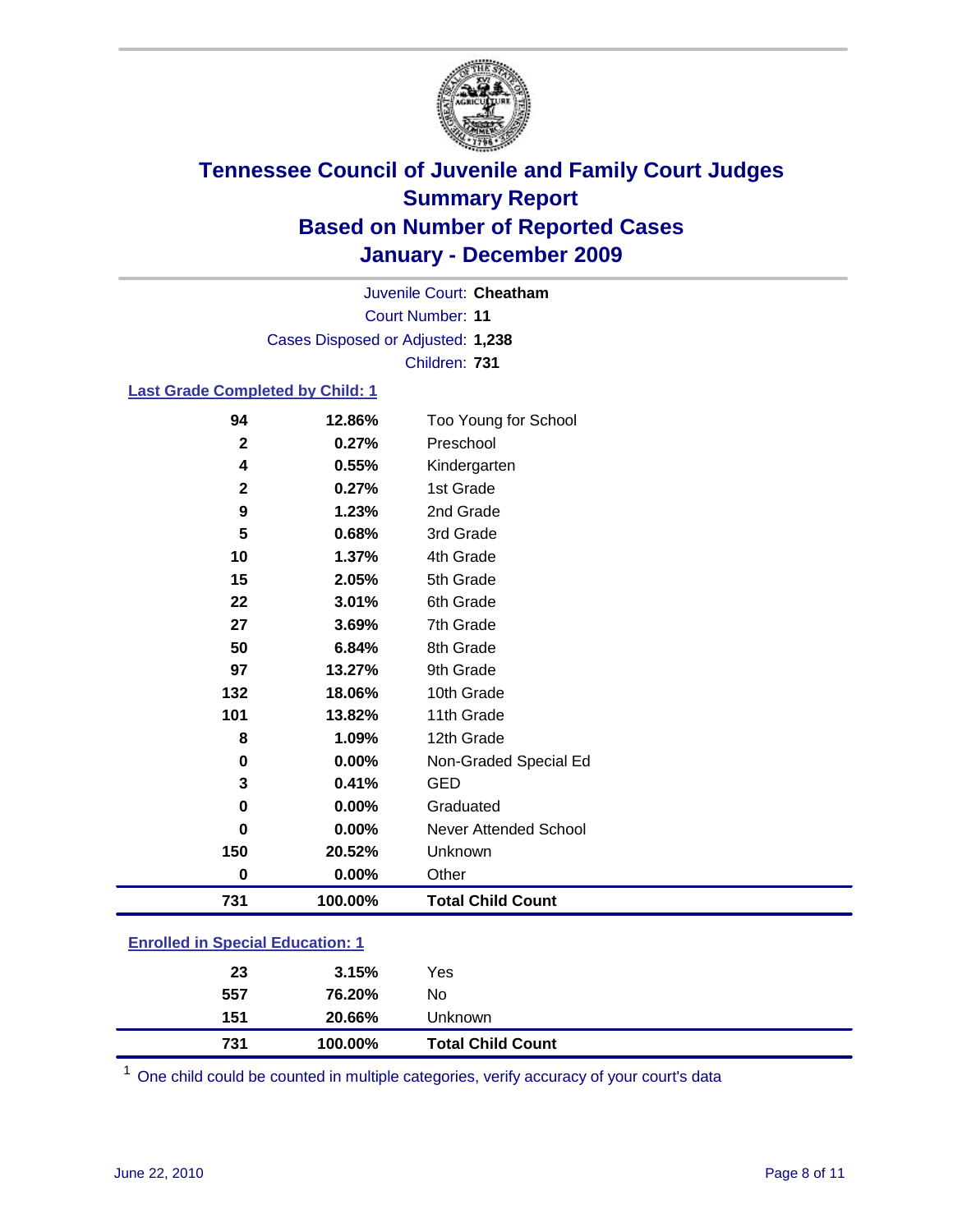

|                              | Juvenile Court: Cheatham          |                           |  |  |
|------------------------------|-----------------------------------|---------------------------|--|--|
|                              | Court Number: 11                  |                           |  |  |
|                              | Cases Disposed or Adjusted: 1,238 |                           |  |  |
|                              |                                   | Children: 731             |  |  |
| <b>Action Executed By: 1</b> |                                   |                           |  |  |
| 1,314                        | 99.92%                            | Judge                     |  |  |
| 1                            | 0.08%                             | Referee                   |  |  |
| 0                            | 0.00%                             | <b>YSO</b>                |  |  |
| 0                            | $0.00\%$                          | Other                     |  |  |
| 0                            | 0.00%                             | Unknown                   |  |  |
| 1,315                        | 100.00%                           | <b>Total Action Count</b> |  |  |

### **Formal / Informal Actions: 1**

| 37           | 2.81%    | Dismissed                                        |
|--------------|----------|--------------------------------------------------|
| 7            | 0.53%    | Retired / Nolle Prosequi                         |
| 211          | 16.05%   | <b>Complaint Substantiated Delinquent</b>        |
| 361          | 27.45%   | <b>Complaint Substantiated Status Offender</b>   |
| 112          | 8.52%    | <b>Complaint Substantiated Dependent/Neglect</b> |
| 0            | $0.00\%$ | <b>Complaint Substantiated Abused</b>            |
| 0            | $0.00\%$ | <b>Complaint Substantiated Mentally III</b>      |
| 3            | 0.23%    | Informal Adjustment                              |
| 0            | $0.00\%$ | <b>Pretrial Diversion</b>                        |
| 3            | 0.23%    | <b>Transfer to Adult Court Hearing</b>           |
| 1            | 0.08%    | Charges Cleared by Transfer to Adult Court       |
| 104          | 7.91%    | Special Proceeding                               |
| 130          | 9.89%    | <b>Review Concluded</b>                          |
| 344          | 26.16%   | Case Held Open                                   |
| $\mathbf{2}$ | 0.15%    | Other                                            |
| 0            | $0.00\%$ | <b>Unknown</b>                                   |
| 1,315        | 100.00%  | <b>Total Action Count</b>                        |

<sup>1</sup> If different than number of Referral Reasons (1315), verify accuracy of your court's data.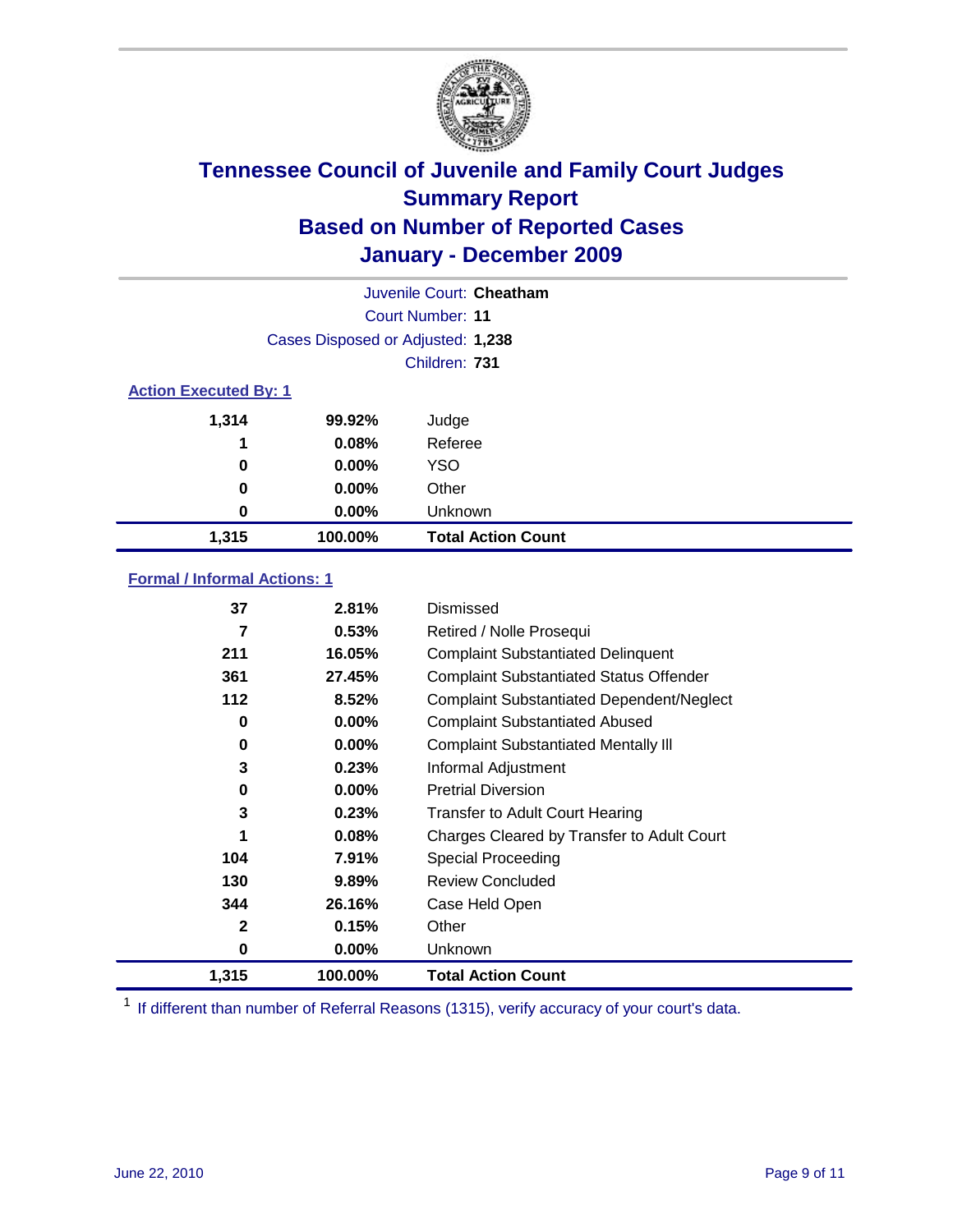

|                       |                                   | Juvenile Court: Cheatham                              |
|-----------------------|-----------------------------------|-------------------------------------------------------|
|                       |                                   | <b>Court Number: 11</b>                               |
|                       | Cases Disposed or Adjusted: 1,238 |                                                       |
|                       |                                   | Children: 731                                         |
| <b>Case Outcomes:</b> |                                   | There can be multiple outcomes for one child or case. |
| 293                   | 10.41%                            | <b>Case Dismissed</b>                                 |
| 9                     | 0.32%                             | Case Retired or Nolle Prosequi                        |
| 7                     | 0.25%                             | Warned / Counseled                                    |
| 459                   | 16.31%                            | <b>Held Open For Review</b>                           |
| 74                    | 2.63%                             | Supervision / Probation to Juvenile Court             |
| 18                    | 0.64%                             | <b>Probation to Parents</b>                           |
| 0                     | 0.00%                             | Referral to Another Entity for Supervision / Service  |
| 9                     | 0.32%                             | Referred for Mental Health Counseling                 |
| 82                    | 2.91%                             | Referred for Alcohol and Drug Counseling              |
| 0                     | 0.00%                             | <b>Referred to Alternative School</b>                 |
| 2                     | 0.07%                             | Referred to Private Child Agency                      |
| 78                    | 2.77%                             | Referred to Defensive Driving School                  |
| 0                     | 0.00%                             | Referred to Alcohol Safety School                     |
| 69                    | 2.45%                             | Referred to Juvenile Court Education-Based Program    |
| 25                    | 0.89%                             | Driver's License Held Informally                      |
| 0                     | 0.00%                             | <b>Voluntary Placement with DMHMR</b>                 |
| 0                     | 0.00%                             | <b>Private Mental Health Placement</b>                |
| 0                     | 0.00%                             | <b>Private MR Placement</b>                           |
| 0                     | 0.00%                             | Placement with City/County Agency/Facility            |
| 138                   | 4.90%                             | Placement with Relative / Other Individual            |
| 99                    | 3.52%                             | Fine                                                  |
| 221                   | 7.85%                             | <b>Public Service</b>                                 |
| 24                    | 0.85%                             | Restitution                                           |
| 1                     | 0.04%                             | <b>Runaway Returned</b>                               |
| 66                    | 2.34%                             | No Contact Order                                      |
| 11                    | 0.39%                             | Injunction Other than No Contact Order                |
| 7                     | 0.25%                             | <b>House Arrest</b>                                   |
| 0                     | 0.00%                             | <b>Court Defined Curfew</b>                           |
| 0                     | 0.00%                             | Dismissed from Informal Adjustment                    |
| 0                     | 0.00%                             | <b>Dismissed from Pretrial Diversion</b>              |
| 6                     | 0.21%                             | Released from Probation                               |
| $\mathbf{2}$          | 0.07%                             | <b>Transferred to Adult Court</b>                     |
| 0                     | $0.00\%$                          | <b>DMHMR Involuntary Commitment</b>                   |